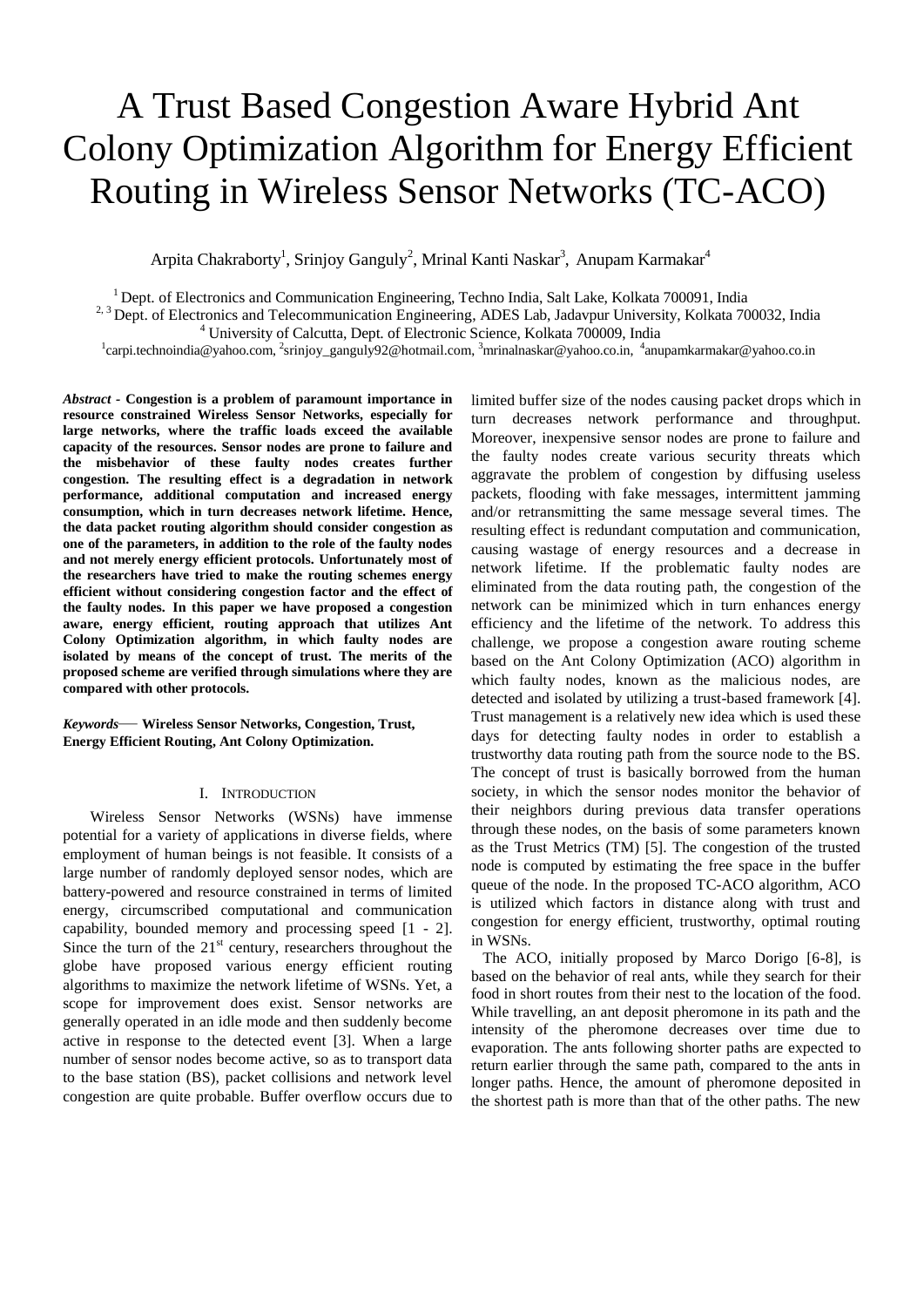ants are subjected to follow the shortest path having more pheromone. In this way, the pheromone deposition in the shortest path increases whereas the other paths are lost due to lack of pheromone. Finally, all the ants follow the shortest path. In the proposed scheme data packets, considered as artificial ants, are launched from the source node and find the optimal route towards the destination node in each cycle.

 The rest of the paper is organized as follows**:** In section II, some existing related protocols are discussed. The proposed algorithm is presented in section III, the simulation results and comparisons with other existing protocols are discussed in section IV and finally section V concludes the paper.

## II. RELATED WORKS

Trust based congestion aware routing in WSNs is a relatively new research topic and has not been addressed in literature to a great extent. Although a lot of energy efficient routing protocols are available, most of them do not consider network security, role of the faulty nodes and the problem of congestion in their ambit. For example, a multi path routing protocol based on dynamic clustering and ACO, is described in MRP [9], which improves the efficiency of data aggregation, thereby reducing the energy consumption. The routing protocols with trust management are described in TRANS [10] and TILSRP [5]. However all the afore mentioned protocols do not address the problem of congestion. Congestion and trust both are discussed in [11 - 13]. In the FCC protocol [11], Zarei et al. propose a Fuzzy based trust estimation for congestion control in WSNs. FCCTF protocol [12] is basically a modification of FCC, in which the Threshold Trust Value is used for decision making. Our previous work is the TFCC protocol [13], in which traffic flow from the source to sink is optimized by implementing the Link State Routing Protocol which provides improvement in network throughput.

### III. PROPOSED WORK

In this paper, we have presented a novel trust based congestion aware energy efficient routing scheme for WSNs in which the ACO algorithm is utilized to maximize the network lifetime. We consider random deployment of sensor nodes in the sensor field under free space propagation. The proposed algorithm works in two stages. In stage 1, the trust values and the congestion statuses of the nodes are calculated and thereby, the trust-congestion metric is formed. In stage 2, the ACO algorithm, which utilizes the trust-congestion metric and the distance metric, is implemented for data packet routing from source node to base station.The detailed operation of each stage is described below.

# A. *Stage 1*

 In the proposed algorithm, stage 1 detects the mishaviour of the sensor nodes using the concept of trust. The trusted nodes (having trust value above some pre defined threshold level) are identified and congestion status are computed accordingly. The trust congestion metric is generated for the trusted nodes, also called valid nodes, for the data packet

routing algorithm which is implemented in the next stage. The malicious nodes having trust value below the threshold level are not considered for data packet routing, due to which the congestion metric isn't computed for such nodes. This causes a reduction in the computation overhead and thereby enhances battery life time.

# *1) Trust Computation :*

 The trust value of node i upon node j is calculated on the basis of three commonly used trust metrics namely, remaining node energy  $(N_e)$ , packet transmission ratio  $(P_{TR})$  and packet latency ratio  $(P_L)$ . All the parameters are normalized so that the values belong to the range:  $[0,1]$ .  $P_{TR}$  is defined as the ratio of the number of acknowledgement received from node j to the total number of packets sent from node i to node j.  $P_L$ is the ratio of the latency of node j to the mean latency of the other nodes except node j, when data packets are transmitted from node i.  $N_e$  is defined as the average energy of the node i and node j. if  $E_i$  and  $E_j$  are the existing energy value of node i and node j respectively, then  $N_e = (E_i + E_j) / 2$ . The energy of a sensor node should be greater than or equal to the threshold value of  $E_{th}$  for transmitting data packets to its one-hop neighbor in the radio communication range.

Mathematically, the net trust of node i upon node j is calculated by the formula represented as **:**

$$
T_{ij} = \frac{A_1 * N_e + A_2 * P_{IR} + A_3 * P_L'}{A_1 + A_2 + A_3}
$$
(1)

where  $A_1$ ,  $A_2$  and  $A_3$  are the corresponding weights used for  $N_e$ ,  $P_{TR}$  and  $P_L$  respectively such that  $A_1$ ,  $A_2$ ,  $A_3 \in [0,1]$ . A predefined trust threshold value  $(T<sub>TH</sub>)$  is set on the basis of the application of the sensor networks [11]. If  $T_{ii}$  T<sub>TH</sub>, the link between the node i and j is called a trustworthy link. Similarly, if  $T_{ij}$   $T_{TH}$ , the link is termed as an untrusted link. The nodes having no trustworthy link are called malicious nodes and those with at least one trusted link are called trusted nodes (valid nodes) that can take part in data packet routing.

## *2) Estimation of Node Congestion :*

The congestion level of a valid node is estimated with the help of the parameter known as the Congestion Index. It is assumed that each node maintains a queue for storing data packets in its buffer. As packets are transmitted from a particular node serially towards the next node, buffer space is cleared and the packets waiting in the queue go to the empty buffer space of the node. When the packet received rate of the node is greater than the packet transmission rate, queue length increases, buffer overflows, congestion level of the node increases. If a node is not able to clear the data packet in its queue, then it waits for a certain number of pre-defined cycles (say,  $WC_{max}$ ) and holds the packets in each cycle until the packets are finally dropped (at the end of WC<sub>max</sub> cycles).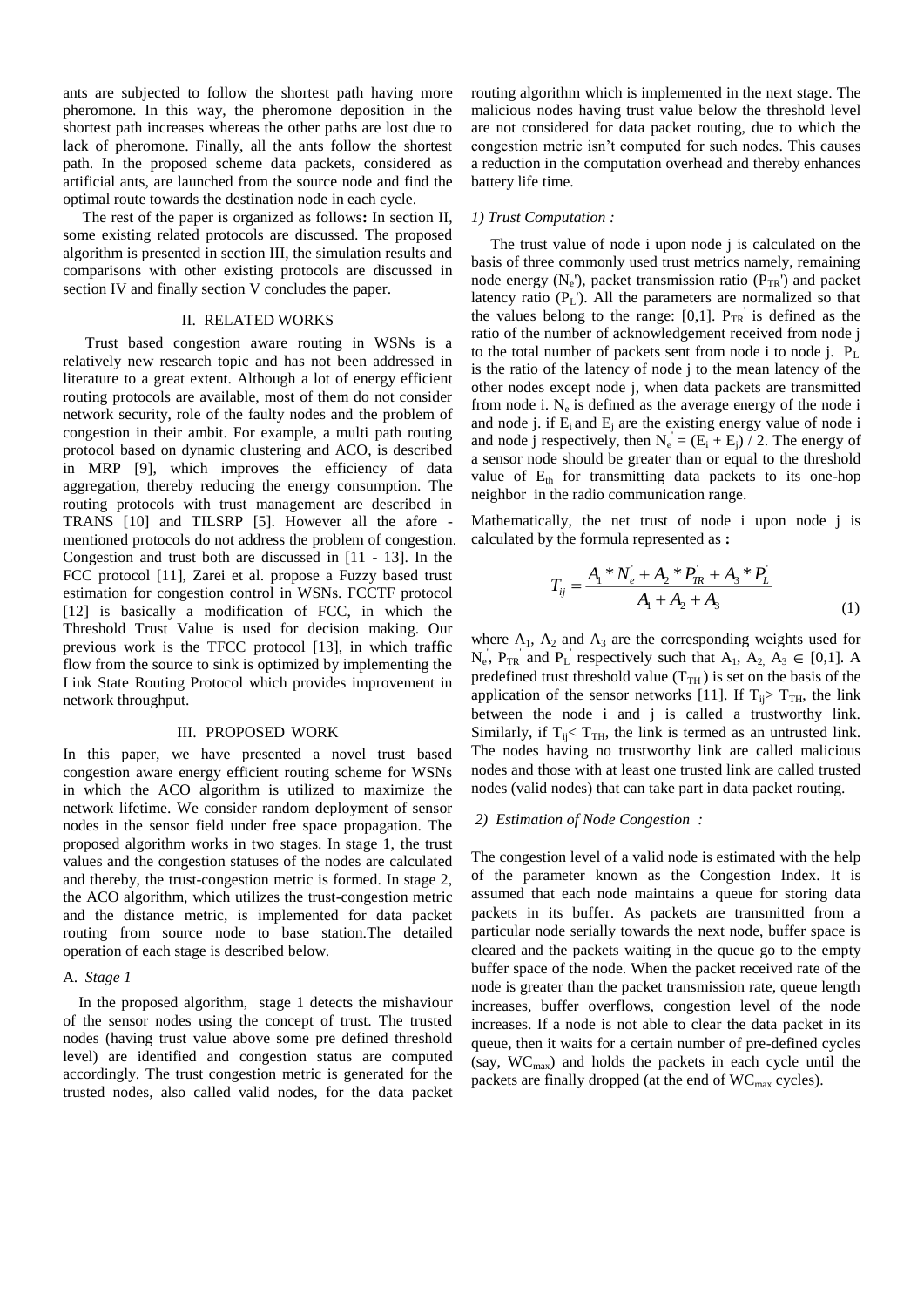The Congestion Index of the  $k<sup>th</sup>$  node is computed by the equation given as**:** 

$$
CI_{k} = \frac{\bar{r}_{in}^{k} + Q^{k}(c-1) - \bar{r}_{out}^{k}}{\bar{r}_{in}^{k} + Q^{k}(c-1)},
$$
\n(2)

where  $Q^{k}(c-1)$  is the empty space left in the queue of the kth node till  $(c-1)^{th}$  cycle. The parameters  $\overline{r}_{in}^{k}$  and  $\overline{r}_{out}^{k}$  are defined as**:**

$$
\overline{r_{in}^k} = \frac{\sum_{i=1}^{c-1} (N_{i,k}^A)}{c-1}
$$
 (3)

$$
\overline{r_{out}^k} = \frac{\sum_{i=1}^{c-1} (N_{i,k}^B)}{c-1}
$$
 (4)

 $N_{i,k}^A$  = Number of packets forwarded to the k<sup>th</sup> node in the i<sup>th</sup> cycle.

 $N_{i,k}^B$  = Number of packets forwarded by the k<sup>th</sup> node to the other nodes in the i<sup>th</sup> cycle.

The congestion index of each trusted node, which is calculated by using equation (2), represents the node level congestion of the WSN. It is calculated dynamically at regular intervals, depending upon the application of the network.

# *3) Computation of Trust Congestion Metric (TCij) :*

The Trust Congestion Metric (TCM) of each trusted nodes, also called as the valid node, is computed by the equation**:**

$$
TC_{ij} = \alpha * CI_j + (1-\alpha) * T_{ij}
$$
 (5)

where node *i* and node *j* are considered as the source node and the destination node, respectively.  $CI<sub>i</sub>$  is the Congestion Index of the destination node and  $T_{ij}$  is the trust value of source node i upon the destination node j. The constant  $\alpha$  is denoted as Trust Congestion Coefficient which belongs to [0,1].

# *B. Stage 2*

 The proposed TC –ACO algorithm stage 2 implements the data routing protocol using Ant Colony Optimization [6] – [8].

The probability  $P_{ij}$  for transmission of data packets in optimal route from node i in level L to node j in level  $(L+1)$  is given by equation (6).

$$
P_{ij} = \frac{\left(TC_{ij}\right)^{\beta_1} \left(\frac{1}{d_{ij}}\right)^{\beta_2} \left(\tau_{ij}\right)^{\beta_3}}{\sum\limits_{\forall k} \left(TC_{ik}\right)^{\beta_1} \left(\frac{1}{d_{ik}}\right)^{\beta_2} \left(\tau_{ik}\right)^{\beta_3}}
$$
(6)

where  $\hat{ }$  k' represents all the valid nodes in level (L+1).

We consider random deployment of sensor nodes in the entire sensor field at the various levels as depicted in Fig. 1, denoted by level 0, 1, 2 …level L,  $(L+1)$ …. level  $(r-1)$ , level r respectively. The source node is considered as a level 0 node. All nodes within the one hop neighbor of the source node in the radio communication range are denoted as the level 1 nodes. Similarly, all nodes within the one hop neighbor of the level 1 in the radio communication range are called the level 2 nodes and so on.

At the end of the cycle c,  $\tau_{ii}$  is updated as:

$$
\tau_{ij}(c) = (1-\rho). \ \tau_{ij}(c-1) + \frac{N_{ij}}{d_{ij}} \tag{7}
$$

The list of the variables used in afore - mentioned equations, are described in Table I.

| <b>TABLE I</b> |                    |  |  |  |  |  |  |
|----------------|--------------------|--|--|--|--|--|--|
|                | LICT OF VADIADI EC |  |  |  |  |  |  |

| LIƏ I UF VANIADLEƏ                  |                                                                                 |  |  |  |  |  |  |  |
|-------------------------------------|---------------------------------------------------------------------------------|--|--|--|--|--|--|--|
| Variable                            | Description                                                                     |  |  |  |  |  |  |  |
| Name                                |                                                                                 |  |  |  |  |  |  |  |
| $TC_{ii}$                           | Trust Congestion Metric between node i and j                                    |  |  |  |  |  |  |  |
| $\tau_{ii}$                         | Pheromone concentration on the link connecting<br>nodes i and i                 |  |  |  |  |  |  |  |
| $d_{ii}$                            | Distance between nodes i and i                                                  |  |  |  |  |  |  |  |
| ρ                                   | Evaporation constant ( $\rho \in [0,1]$ )                                       |  |  |  |  |  |  |  |
| $N_{ii}$                            | Nmber of data packets transmitted between<br>nodes $i$ and $j$ in cycle $(c-1)$ |  |  |  |  |  |  |  |
| $\beta_1$ , $\beta_2$ and $\beta_3$ | Constant parameters with each $\in$ [0,1]                                       |  |  |  |  |  |  |  |



Fig. 1. Random Deployment of Sensor Nodes at the Various Levels

The data packet routing algorithm used in the proposed TC-ACO scheme is represented in Fig. 2.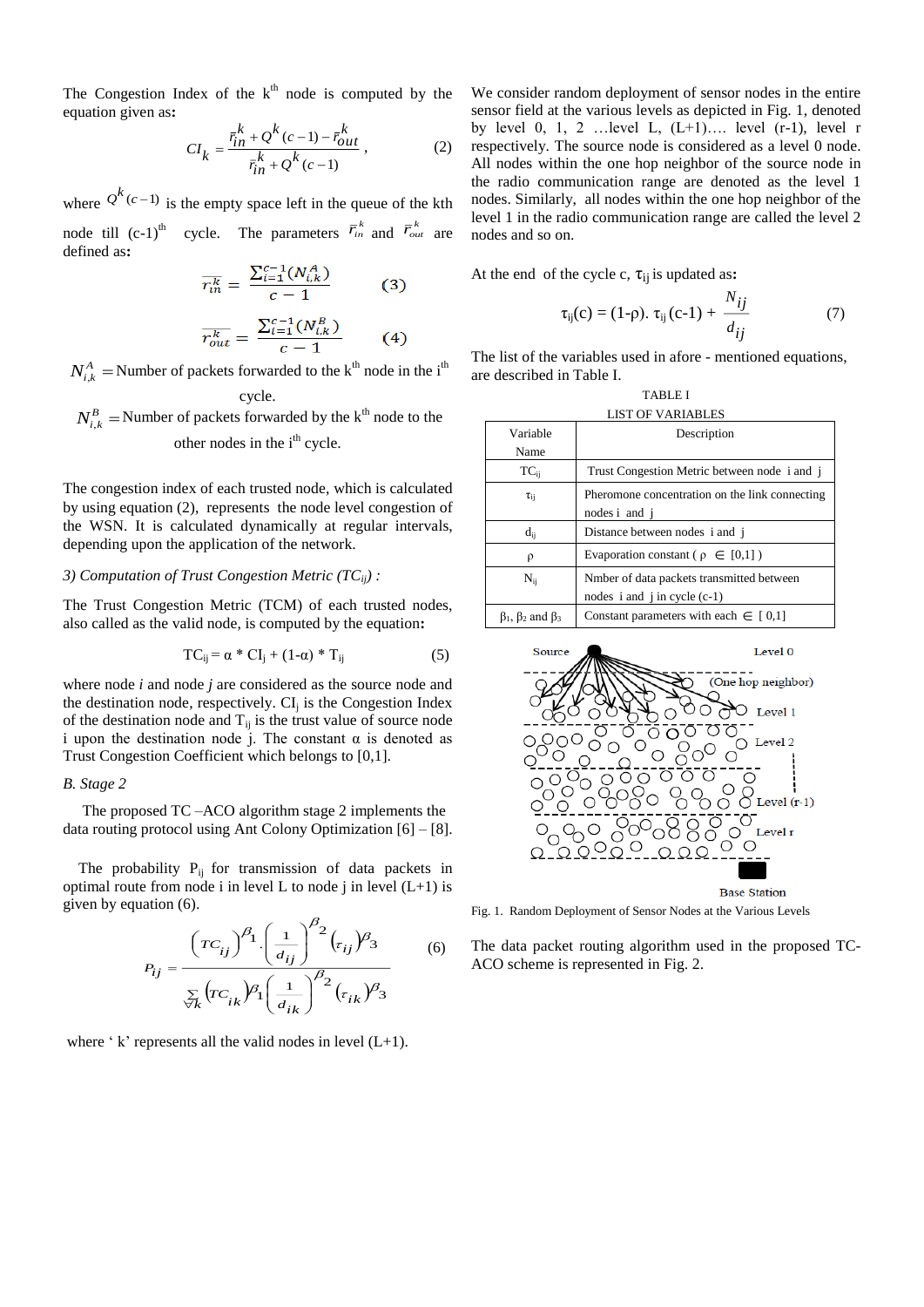```
Input: Trust Threshold Level, Trust Congestion 
Metric 
Output: Optimal Route 
Begin 
For each node i in Lth level, 
   do 
 Step 1: Find all valid node "j" in level 
(L+1). The nodes satisfying the condition 
Tij > Tth are valid nodes 
 Step 2: Compute probability of packet 
transmission from node "i" to node "j" defined 
as Pij 
 Step 3: Arrange the valid nodes in descending 
order based on the value of Pij and store in 
matrix X. 
 Step 4: Initialize m =1 
    While (E_i \ge E_{th} \& \& m \le Size(X)) // Forward packet from node i to X(m) 
      // Update energy of both nodes. 
 If (Queue (X(m)<sup>th</sup> node) is full OR (E_{X(m)} < E_{th}))
     m = m+1;end –if 
     end – while 
    end – do
End
```
Fig. 2. Data Packet Routing Algorithm

# IV. SIMULATION RESULTS

In this section, the merits of the proposed TC-ACO scheme have been investigated through MATLAB simulations. We have considered an arbitrary network, comprising of 50 homogeneous nodes deployed randomly into a field of dimension 200 m \* 200 m. The distances of the nodes from the base station (BS) are taken constant throughout the experiment. It is also assumed that the nodes are connected within the network in different levels as per the first order radio model [14]. Fig. 1 shows the graphical view for the packet routing, when 20 data packets are transmitted from the source node, marked as 27, towards the BS. The packets are routed in five different paths, of which 12 packets are transmitted through the optimal route, as obtained by ACO algorithm, which is marked in red color in Fig.3. During the next cycle of data transfer, the optimal route would be selected dynamically on the basis of the trust congestion metric of the corresponding nodes.



Fig. 3. Routing of packets (20 in number) from source node 27 to the BS

 The performance of the proposed TC-ACO algorithm has been tested through rigorous MATLAB simulations, by varying node energy and trust threshold level. In this paper, we have presented the results obtained with initial node energy of 1.0 Joule per node and trust threshold level equal to 0.5. The proposed TC-ACO protocol is compared with the existing algorithms such as TRANS [10], MRP [9] and TFCC [13] respectively. Table II represents the number of rounds verses percentage of dead nodes with the initial energy of 1.0 Joule/node for the above mentioned protocols.The comparison of the proposed TC-ACO scheme with the other similar protocols has been shown graphically in Fig. 4 and Fig. 5 respectively. The percentage of dead nodes are plotted along the x axis whereas the number of rounds are ploted along the y axis of the graphs shown in Fig. 4 and Fig. 5. The simulation and experimental results indicate that the TC-ACO scheme provides higher network lifetime compared to other similar protocols and thereby outperform its peers.

 The experimental results of the proposed TC-ACO algorithm are quite justified since TRANS and MRP do not consider additional energy consumption due to congestion. In TFCC and proposed TC-ACO algorithm, trust and congestion both are considered but data routing in the previous one is based on the Link Stare Routing Protocol whereas that in the proposed scheme is done through ACO.